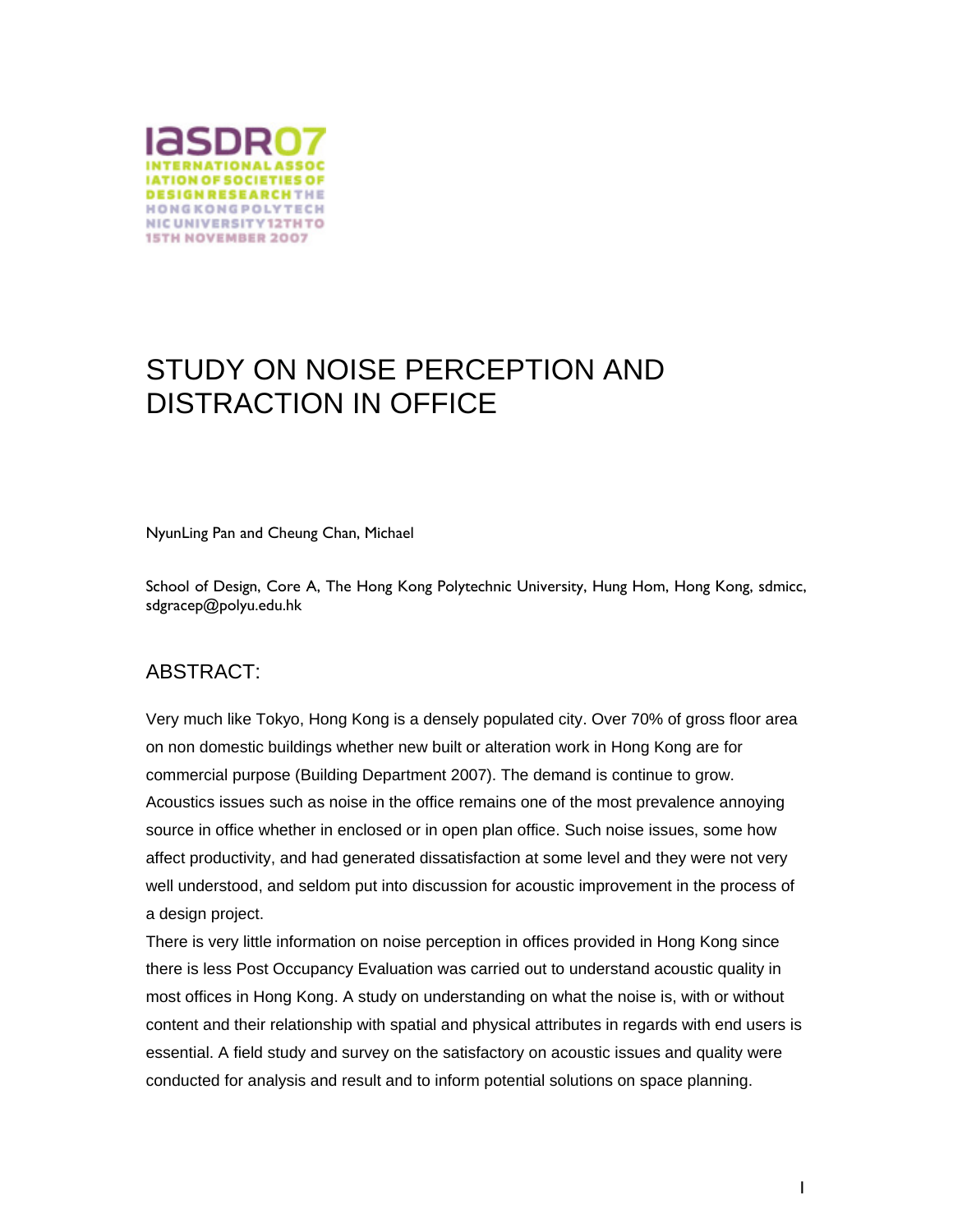This paper is hoped to share a bit on the current situation of noise and its perception in workplace in Hong Kong in relationship to spatial organization and spatial attribute.

#### **Keywords: Noise distraction, Acoustic quality**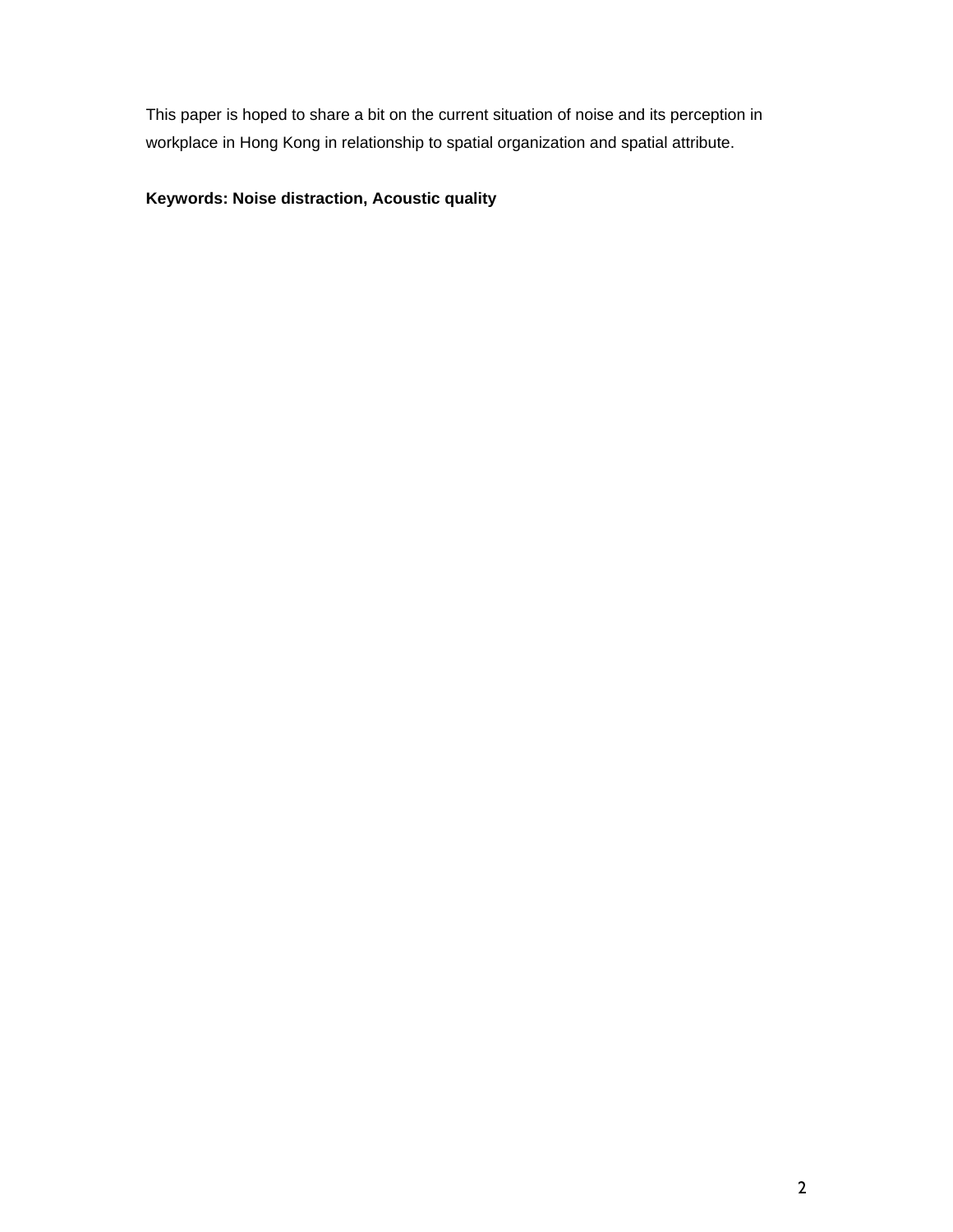## 1. INTRODUCTION

In Hong Kong, office has undergone enormous changes in the last 30 years, in its setting and design, changing organizational philosophy and management strategies as well as operational modes.

The physical characteristic of office today can be traced to, changes in social norms, economics policies, technology and labor force. Such social norms are very much an influence of modernization. As such, escalating real estate and building costs forced a reduction in space allotted to each worker especially in situation in Hong Kong where space is in its limitation and high value; changing organizational philosophies with emphasis on increasing communication have developed in last decades, with preference on open plan offices rather enclosed offices; rapid development of computer technology which sets an impact on the workspace configuration and design today.

Noise is probably the most prevalent annoyance source in offices, and can lead to increased stress for occupants (Evans and Johnson 2000) (Sundstrom 1994). Yet, acoustics in most cases do not received the same level of design attention as thermal, ventilation and lighting as well as other architectural and engineering considerations. This can be justified in a Post Occupancy Evaluation (Salter et al. 2003), where acoustic quality is rated with as lowest satisfaction among other categories.

In order to take noise distraction and conversational privacy into consideration during design process to ensure all employees are distracting free from their working environment, noise is the first essential thing that needs to be examined and understood.

## 2. OVERVIEW OF HONG KONG OFFICES

#### 2.1. OFFICE WORKSPACE STANDARD AND DENSITY

It is learnt from a study by Collier Internationals that rental for Grade A office in prime area in Hong Kong is reaching 100 Hong Kong Dollar per square feet. Due to escalating real estate and high building cost, high density setting and smaller workspace standard is expected, whether in small scale offices or large scale offices.

Office workspace standards for individuals in Hong Kong are rather small comparatively with 7m2 in general, some are even as little as 5m<sup>2</sup> as compare to USA, of having 14m<sup>2</sup> (Gilleard and Tam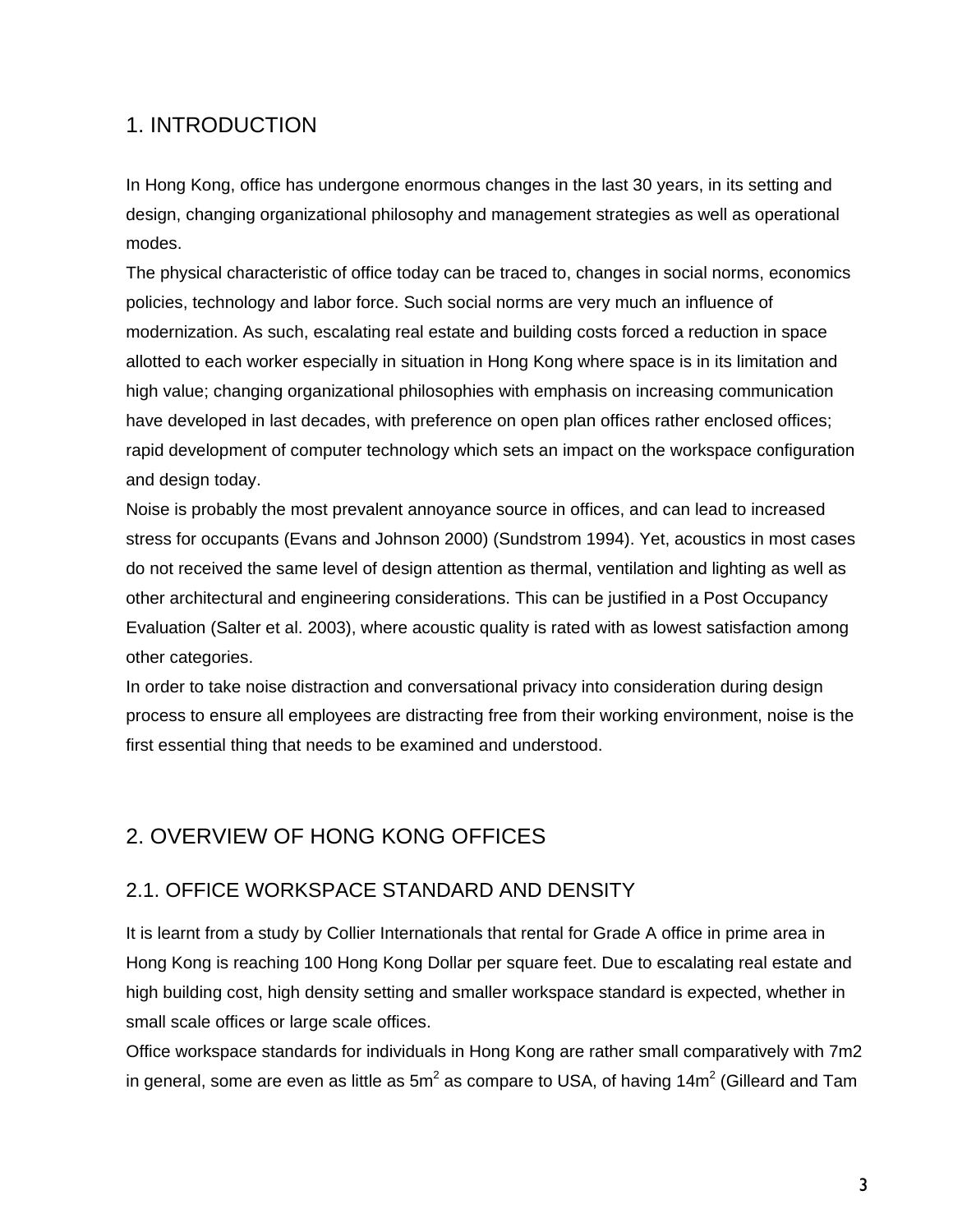2002) which would even gain challenges for designers and planner to deal with office noise and conversational privacy when designing.

## 2.2. OFFICE SETTING AND LAYOUT PATTERN

Most offices in Hong Kong nowadays are in open office planning, whether small or large scale has becoming the norm for office design setting. This is because open plan allows flexibility in team communication and furniture arrangement; save space and allows better visual appearance of the space to remain spacious as well as causing a reduction in construction and churning cost as compare to using conventional enclosed offices.



Figure 1: Typical Office Layout Pattern.

Enclosed offices along the building envelope (as indicated on left box) and grid-like workstation layout (as indicated on right box), whether with high or low partition, in between the core and envelop are the typical setting. (Fig.1)

Despite the fact that the grid like layout is well accepted by the designers and the users, these layout settings and changes in space planning from enclosed offices to open plan offices induced issues on noise distraction and conversational privacy.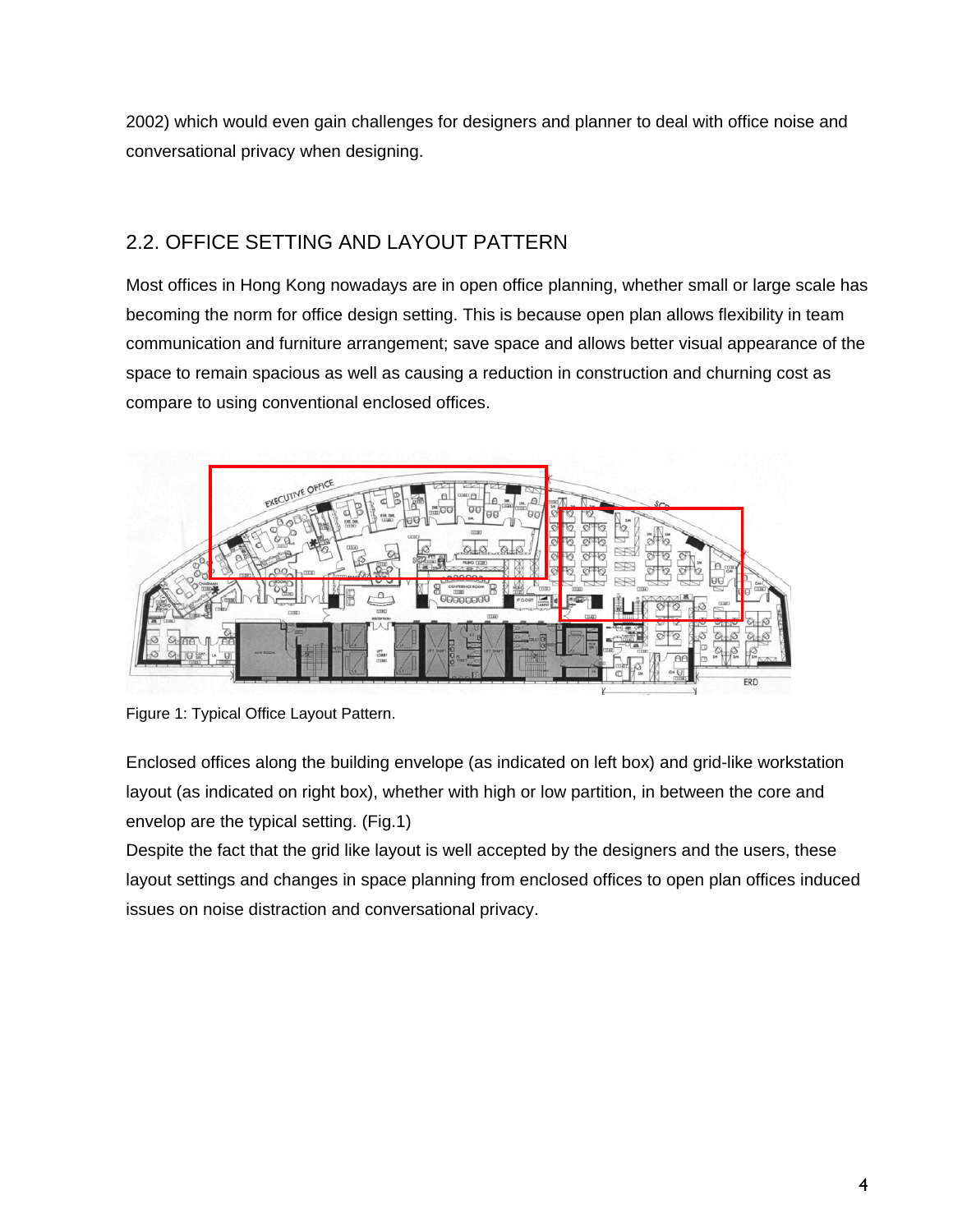## 3. NOISE ISSUES, EFFECTS AND IMPACTS

Noise is an expression for 'unwanted' sound. Since noise is a subjective judgment, the amount of noise caused distraction produced is subjective, psychological and proportional to the loudness of the noise.

Noise distraction is defined as events which disturb or irritate occupants including overheard conversations, equipment noise, and people moving through the space. Severe distraction may classify as annoyance (Evans and Johnson 2000). It is understood that the most annoying sounds are high frequency rather than low frequency and intermittent rather than continuous noise. (Parkin et al. 1979)

There are typical types of noise in most interior office environment such as

- Human generated noise- human conversation and conversation on the phone.
- Machine generated noise- fax, copier and shredder; ringing phone.
- Impact noise- impact on door push bar during opening/closing, walking on hard surfaces.
- Background noise-low frequency MVAC system and equipment and surrounding context.

Noise source generated from human, indeed brought much distraction compare to all other generated noise within the office environment since noise generated are audible and can be understood. The type of noise-based annoyance is defined as "a feeling of resentment, displeasure, discomfort, dissatisfaction or offence that occurs when noise interfere with someone's thoughts, feeling or daily activities" (Passhier 1993).

Machine generated noise, and impact noise in contrast is less distractive as there is no content with it. Background noise, would cause even less distraction, perhaps no distraction as it assists in masking the noise around since it has no uniformity.

Although noise generated in the office bring no conclusive evidence to physical health impact to the employee after long hour exposure, but studies shown that it brings psychological distraction and annoyance to the employee which may reduces their productivity (EPA 1981) (Cherow1991).

The review of literature indicated that there is evidence annoyance in populations exposed for more than one year to sound levels of 37dB (A) and severe annoyance at about 42dB (A). These studies have been carried out in Western Europe, and USA, but there are no comparable studies in developing countries (de Hollander et al 2004) (Lendrum et al 2004). Low-level noise in open plan offices seems to result in higher levels of stress and lower task motivation, according to a study by a Cornell University environmental psychologist (Evans and Johnson 2000).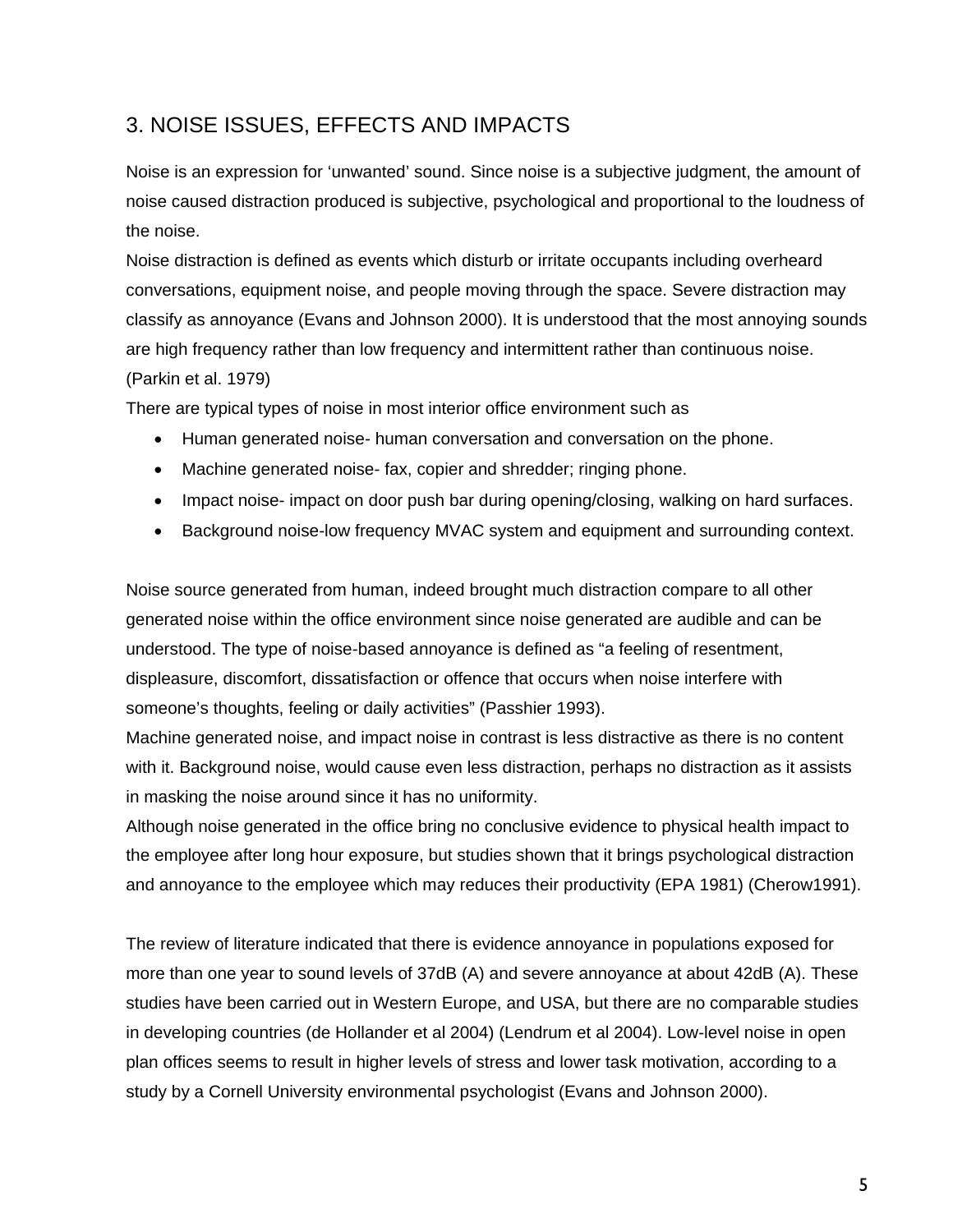There is little doubt that distraction from noise adversely affects human well-being. However, no interior noise standard has been promulgated in local regulations so far. However, under Hong Kong Building Environmental Assessment Method (HKBEAM) performance criteria, guidelines for office premises where privacy is important recommending at level of 48dB (A).

## 4. NOISE AND NOISE LEVEL IN SMALL SCALE OFFICES AND LARGE SCALE OFFICES

It is understood that normal quiet and low density office in Hong Kong, noise pressure level are measured in the range of 35dB (A) -45dB (A), and busy occupied large office are measured in 45dB (A)-60dB (A). Noise under these sound levels has different characteristics as indicated as following study (Parkins et al 1979). The study proved to be valid until today. In (Fig. 2 ) and (Fig. 3), larger office with higher and constant ambient sound levels, workspace characteristic may be more related to the perception of people generated distraction but noise passing between individual are less noticeable. In smaller office, occupational noise is more sporadic and therefore, tends to be more intrusive.



Figure 2: Noise in Large Offices Figure 3: Noise in Small Offices Source: Parkins et al (1979)

Some other review shows that occupants in totally open offices are more satisfied with noise level than occupants in cubicles. (Jensen and Arens 2005) Therefore open plan in larger scale office tends to be more successful than in smaller scale office since the activity of people creates background noise.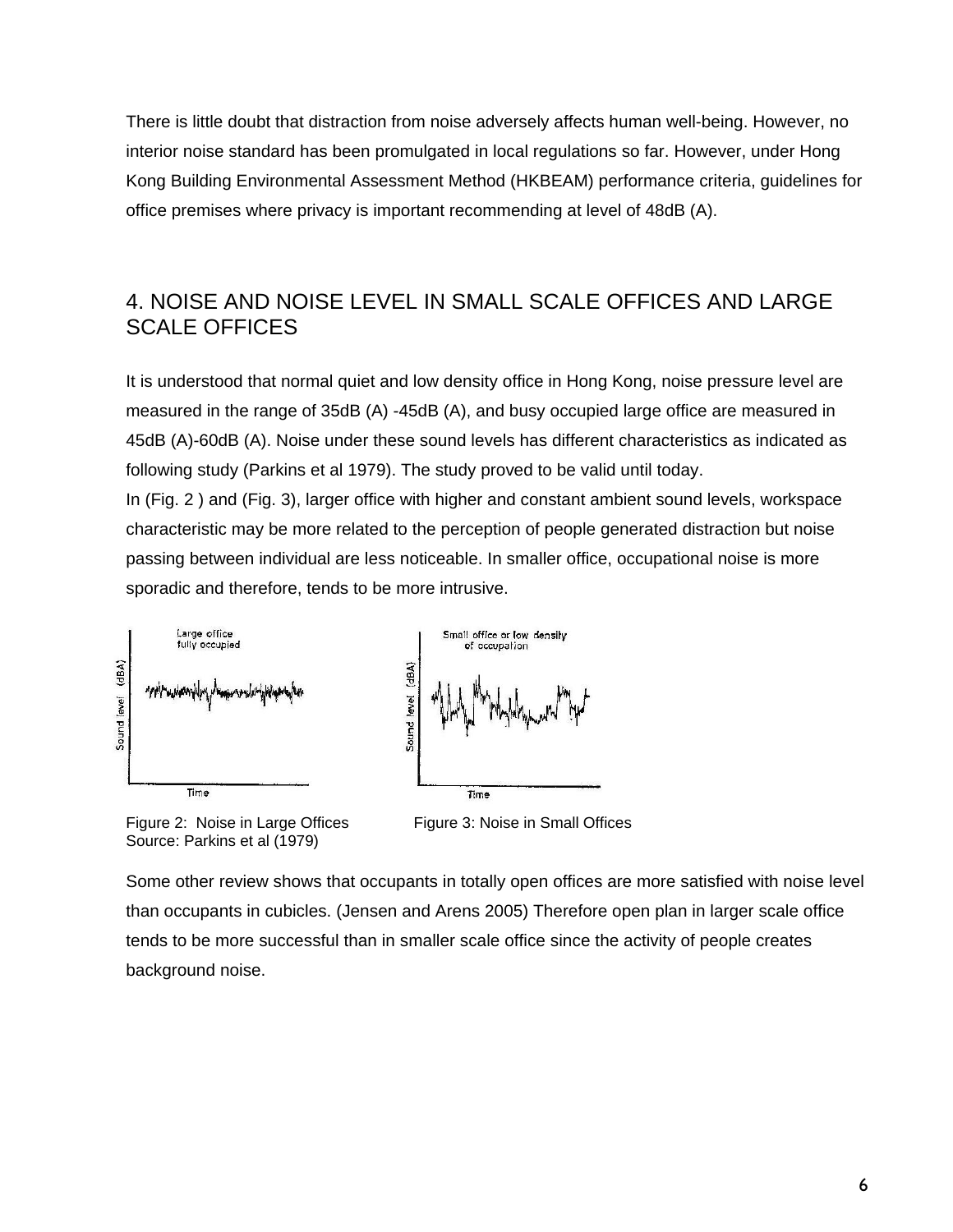## 5. RESEARCH STUDY AND METHODOLOGY-

It is assumed that predictors of perception of noise, acoustic quality in enclosed offices would be different from predictors of noise in open office. It is hypothesized that there is a high difference and more satisfaction on noise distraction from employee in enclosed offices than employee in open plan office.

### 5.1. SUBJECTIVE QUALITATIVE SURVEY

A survey was conducted between 9th September 2006- 16th September 2006, within 2 working groups who have different individual job nature and work in 2 different setting but similar office scale in Hong Kong. One working group works in enclosed offices setting, and another group works in open plan offices setting.

The aim of the survey is to understand the relationship between noise distraction, speech privacy in open offices and enclosed offices and the physical attributes that contribute to noise generation. 158 copies of questionnaires were sent to these groups, and 55 sets of completed returned survey were collected for statistical analysis and results. Response rate is 34.8%. From the 55 sets of returned survey, 23 sets are from working groups in enclosed office, and 32 sets are from working groups in open office.

The first part of the survey questions informants about themselves that is age, sex and job nature. The second part of questionnaires referred to noise issues, workplace acoustic satisfaction and effects of noise distractions as well as satisfaction in productivity. (See Appendix)

#### 5.2. OBJECTIVE FIELD MEASUREMENT

Noise pressure level was measured by noise meter recorder in these selected offices as a documented field reference. 4 sets of measurement were collected. 2 sets are from Office A and Office B as indicated respectively. (Fig.4) (Fig.5) These offices do share some similarities, such as office scale; nature of daily operations mode; use of materials; number of employee and system furniture heights.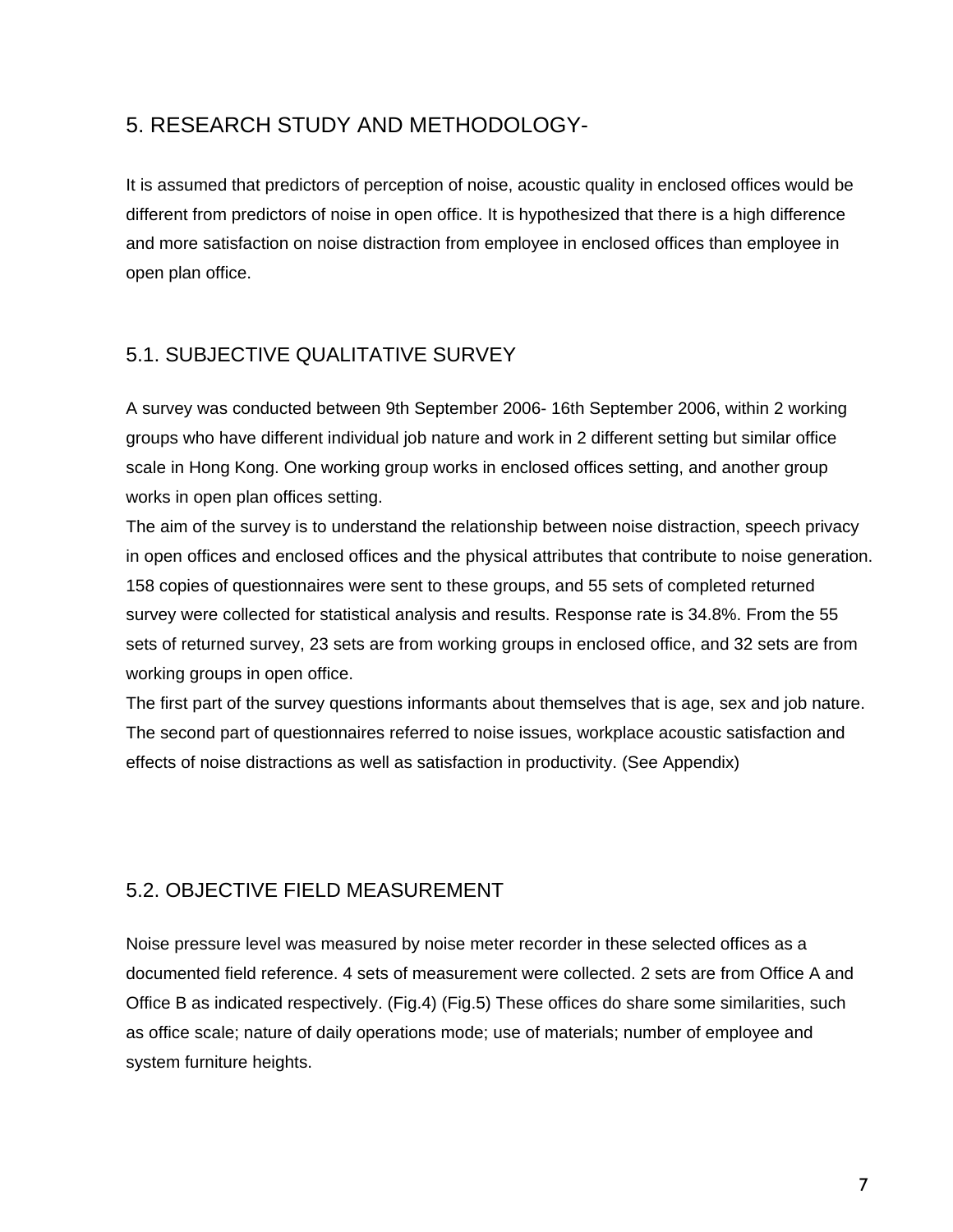

Figure 4: Office A- Project Administration Office



Figure 5: Office B- Accounting Office

## 6. ANALYSIS AND RESULTS-

#### 6.1. SURVEY FINDINGS

It is clear that there are differences on the perception of noise distraction between the 2 groups. From the statistic chart in (Fig. 6) - vote on noise source, it is found that perception on the most annoying noise in both open plan and enclosed office would be human generated noiseconversation and machine generated noise-ringing phone and copier. Similar to another study conducted earlier (Namecek and Grandjean 1973), that over one third of their samples were greatly disturbed by noise; the most disturbing sounds were overheard conversation.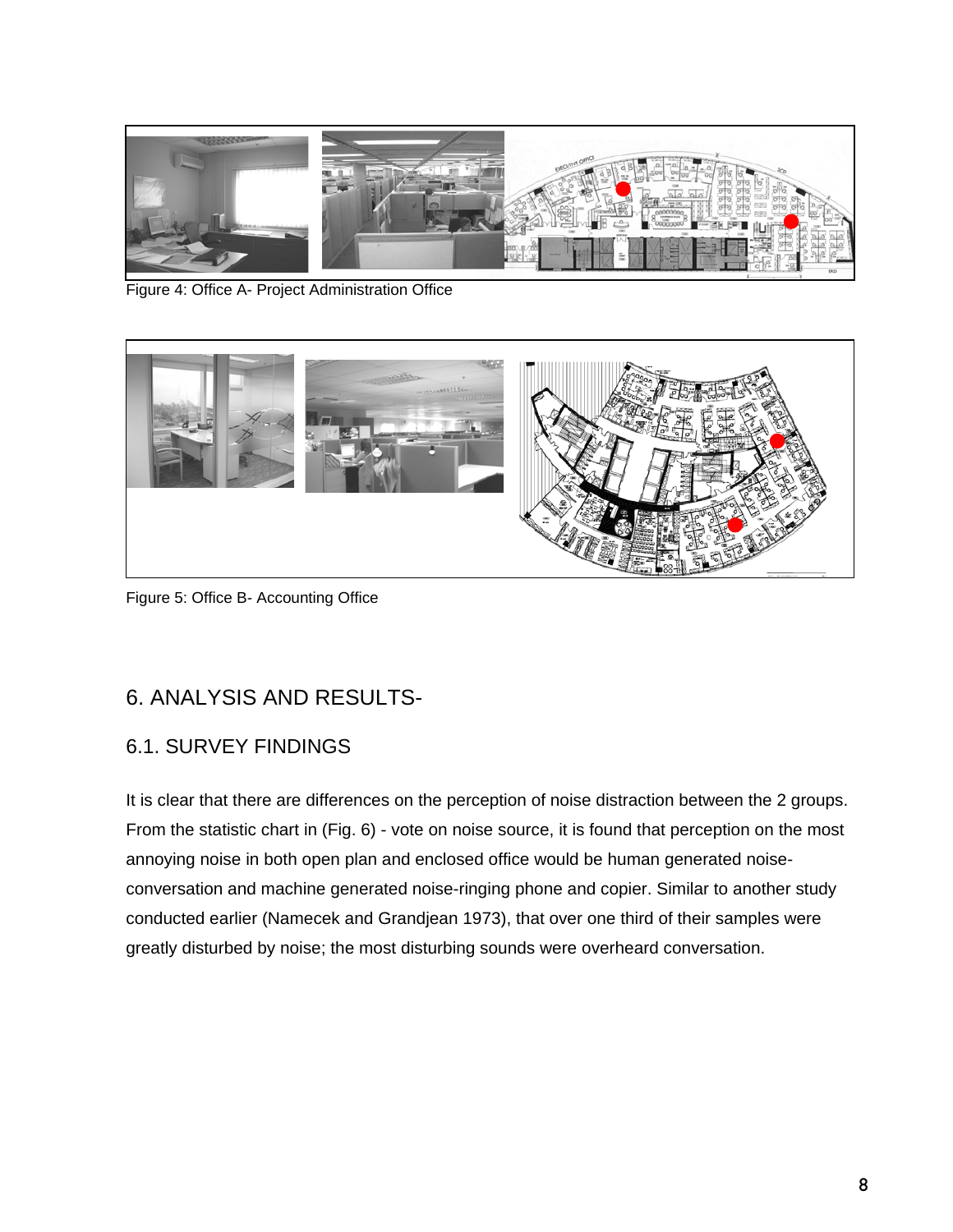This implies that open plan offices induced less conversation privacy and more noise distraction than enclosed offices. Employee without adequate enclosure may be more aware of conversation, noises, and actions outside their spaces which may be a source of distraction.



Figure 6: Vote on Noise Source

In the database, people are significantly more dissatisfied with conversation noise. However, it is learnt that those who work in enclosed offices do distract by noise from building exterior and neighbor but less distraction to the group who are in open plan offices.

This can be explained by their seating orientation and workspace are very close to envelope of building or share a demise wall with the neighbor and their offices are at a low level in the building. Other factors would be the building envelope materials and weak insulation that permit noise transmission from the exterior. There is also significant difference in distraction on impact noise such as door closing and opening, between the 2 groups. This may be explained by the working group in enclosed offices are very close to the noise source as compare to the others.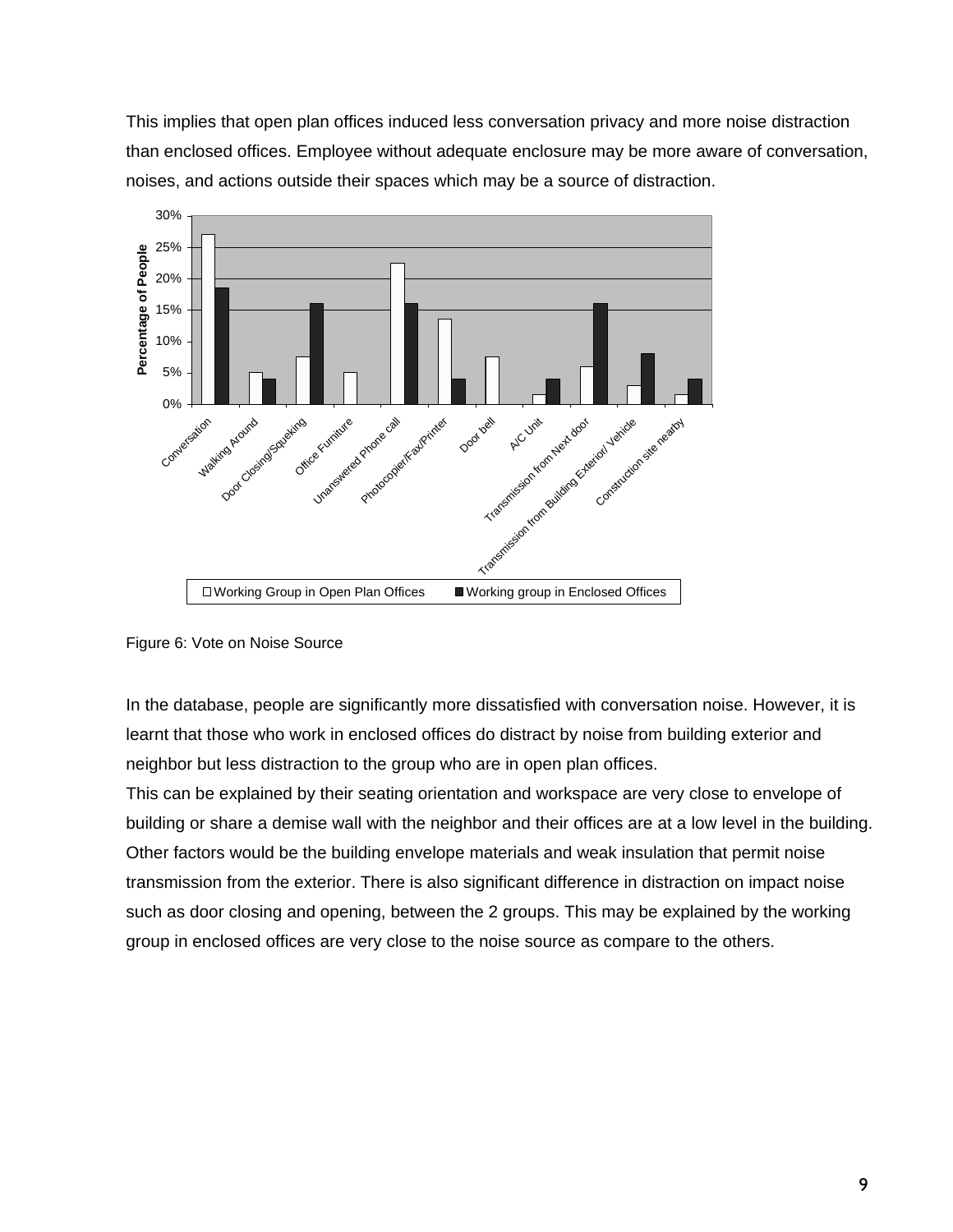

Figure 7: Noise Level Satisfaction.



Figure 8: Satisfaction on Acoustic Quality in Existing Offices

From the chart in (Fig.7) (Fig.8), it is found that high percentage of people perceived noise and acoustic quality at an "acceptable" range/level from both working groups. However, it seems none of the working group is unsatisfied with the enclosed office noise level and acoustic quality. In contrast, there is high percentage of people in open plan office are not satisfy with the noise level. The result may be different than what other study suggested (Jensen and Arens 2005), because of the difference of system furniture height and office scale. However, the result here implies that enclosure workplace is a significant determination of noise level satisfaction and acoustic quality for both groups.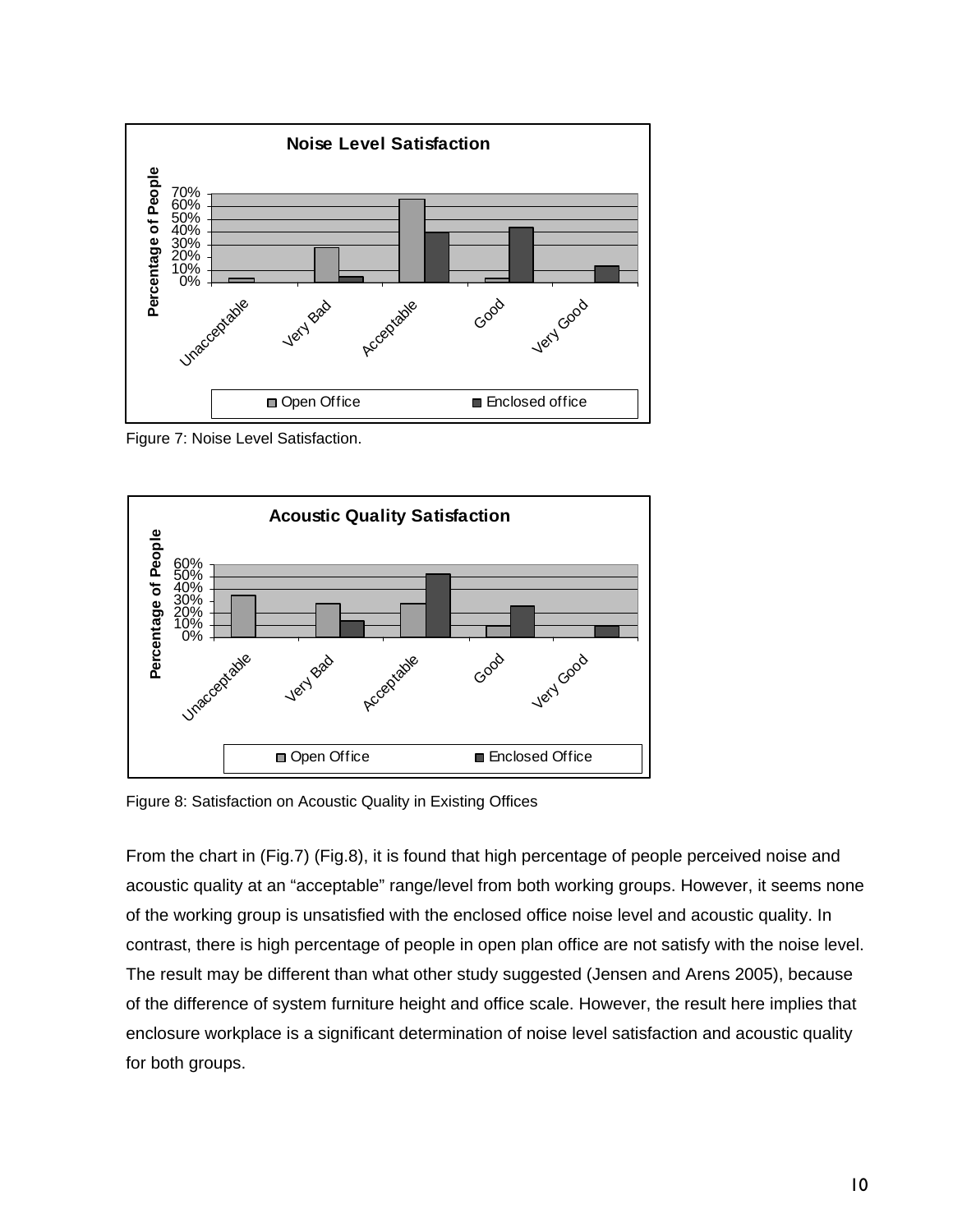

Figure 9: Productivity Perception under Noise Distraction

There are obvious differences in perception on productivity under noise distraction between the 2 groups. It is learnt that more "low" productivity performance is found in the open plan working group than in enclosed offices. The productivity in working group of enclosed offices tends to be on higher side (Fig.9). The study seems support Cherow's study (Cherow 1991). This indicates that productivity is correlated to the amount of perceived distraction.

### 6. 2. FIELD MEASUREMENTS FINDINGS



#### Office A Contract of the Contract of the Contract of Contract of the Contract of Contract of Contract of Contract of Contract of Contract of Contract of Contract of Contract of Contract of Contract of Contract of Contract

From the field measurement on the sound level within the Office A and B, it is found that the readings of sound level meter are varies in between 55 dB (A)-65 dB (A) at the open office over the entire day over the week, while the reading were measured average in distribution of 40dB (A)-45dB (A) at the area of enclosed offices. The reading is in fact, far below reaching a maximum allowable noise level according to OSHA, which could cause health impact such as hearing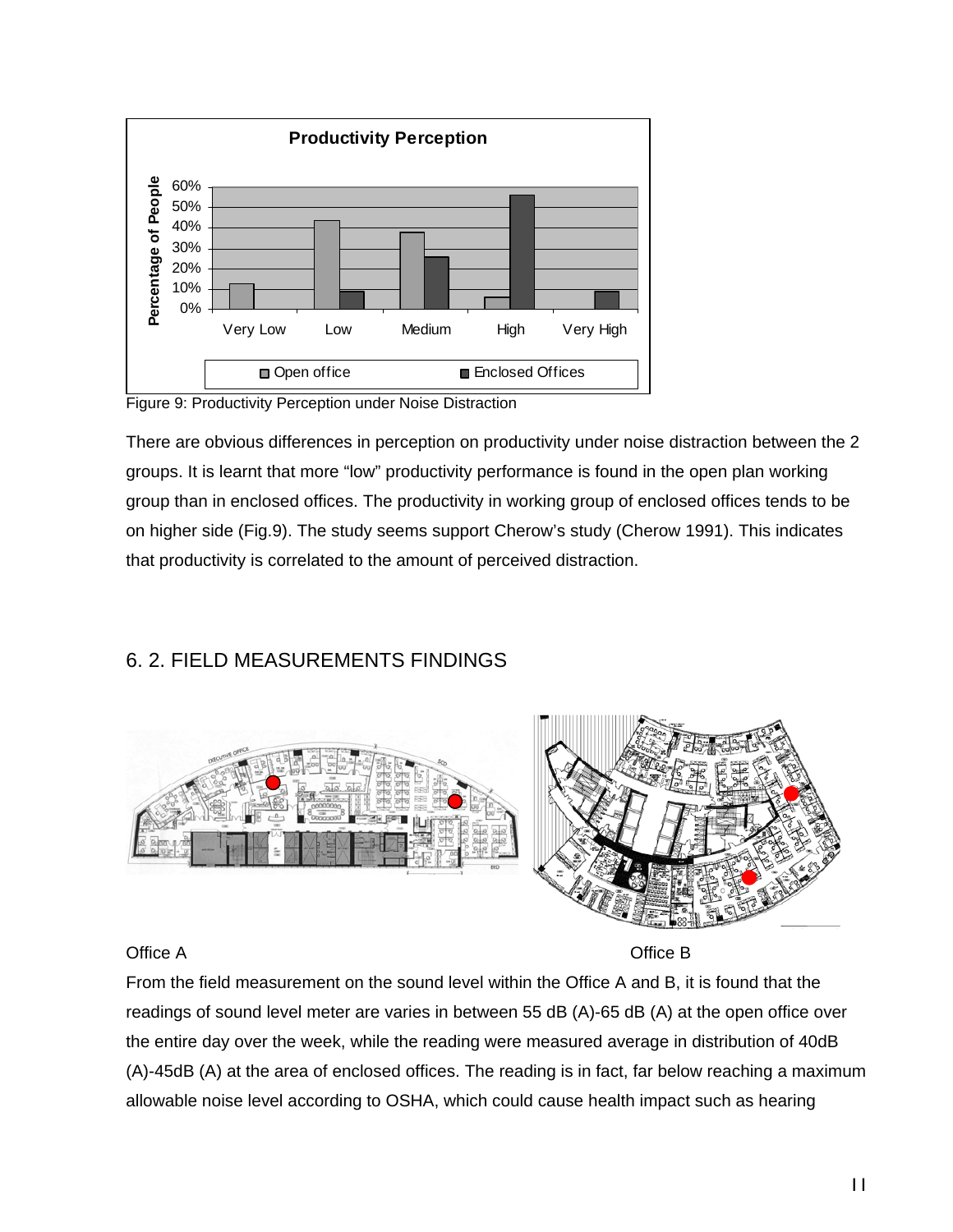impaired and the reading, and it is in a category of "clearly acceptable" range, (Tam 2000) but above given guidelines from HKBEAM.

## 6.3. CORRELATIONSHIP BETWEEN FINDINGS

Although the actual field measurements readings from both offices (A and B) collected are in the "clearly acceptable" range, there is still small percentage of unsatisfactory perception of noise level and acoustic quality reflected in the survey under category of "very bad" and "unacceptable" in both enclosed and open plan offices. This implies that there are differences occur on the perception result between individual subjective opinion and objective field measurement. Extra effort may be needed for further investigation if high percentage of unsatisfactory perception on noise level is found.

## 7. DISCUSSIONS

### 7.1. LIMITATION OF RESEARCH

Time taken for data collection (survey) on psychological perception on noise distraction is too limited. Since there is variation in noise distraction perception from time to time, the results may only represent the responder's noise perception at that certain time period.

Field measurements serve only a reference, and may be highly variable from time to time, since the time in relation to daily operation is not clearly understood.

The physical attribute of the interior surfaces, space planning and office conditions and materiality were not part of the exercise, and therefore, have not been included as part of analysis although they make important contribution to perception of noise and distraction.

### 7.2. RESULT RELIABILITY

The study of perception on noise needs strong statistical analysis and affected by variable factors of psychology and physical characteristics of the working environment and individual differences. The extremely small sample size limited the numbers of variables, and restricted the number of anticipation in reaching precise significance.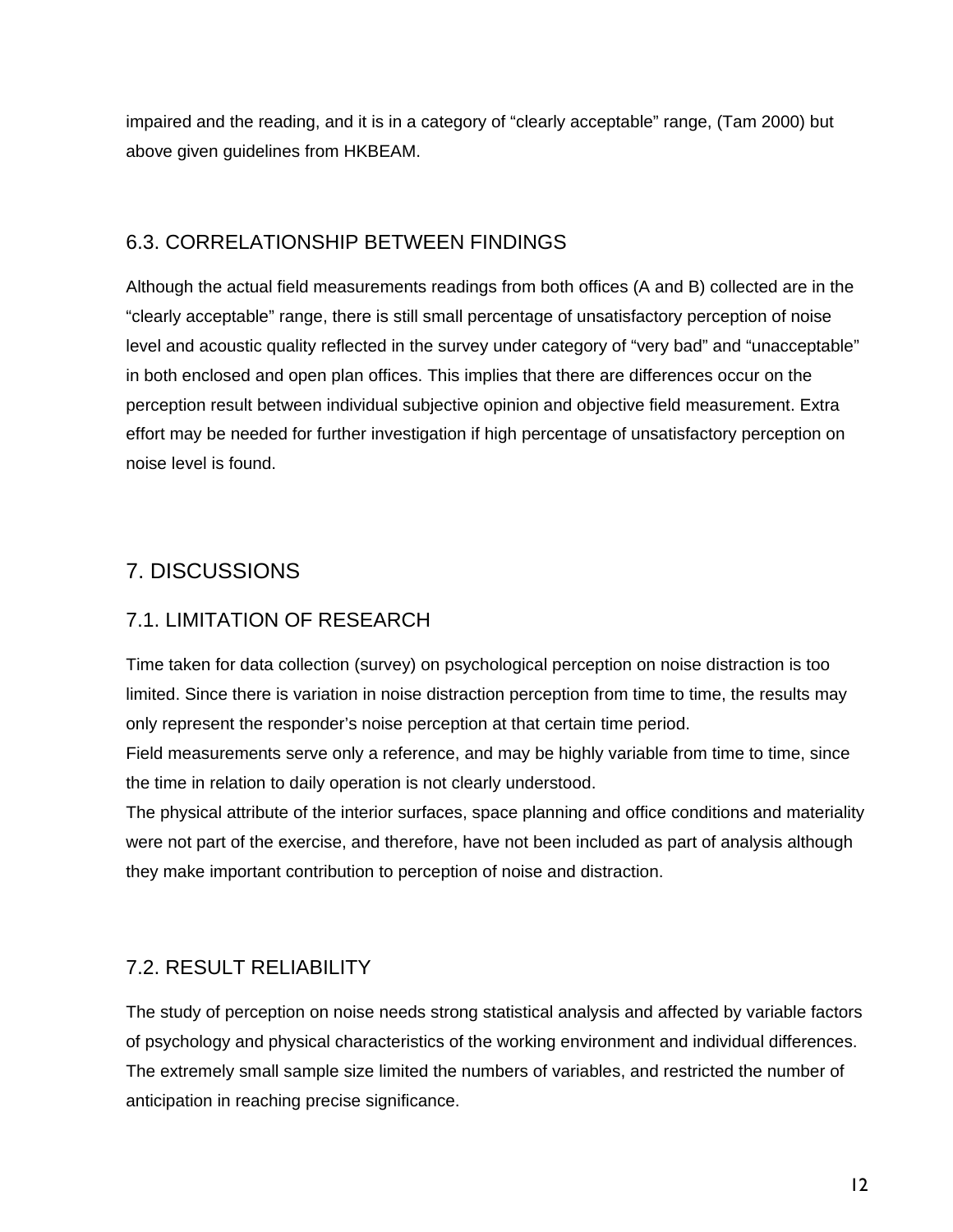However, from the statistical test, it indicates that the results from the survey are reliable. Results of the t-test show below:

Acoustic quality: At 55 degree of freedom, in t value table, 4.769 is found greater than the tabulated value of  $3.476$  (P=0.001).

Speech Privacy: At 55 degree of freedom, in t value table, 4.775 is found greater than the tabulated value of  $3.476$  (P=0.001).

Noise Level: At 55 degree of freedom, in t value table, 5.009 is found greater than the tabulated value of  $3.476$  (P=0.001).

Productivity: At 55 degree of freedom, in t value table, 5.969 is found greater than the tabulated value of  $3.476$  (P=0.001).

The difference between the mean is very highly significant. Clearly, satisfaction perception on acoustic quality, noise level and productivity is significantly different and higher in the enclosed offices than satisfaction perception does in open plan offices.

### 7.3. NOISE PERCEPTIONS AND DISTRACTIONS

The result of the study tells us on the significant differences and relationship of noise perception for employees in open plan offices and enclosed offices.

Equipment generated noise is usually transient and the sensitivity to equipment sounds varies from person to person. For example, the noise generated by a photocopier may not annoy the operator but it may bring distraction to the people in adjacent workplaces.

Conversely, people generated distractions are caused by people walking around in work area and overheard conversation. In most cases, workspace characteristic were unrelated to the perception of distraction from other people. The reason outcome may be related to characteristic of the distraction. In this case, workplace enclosure, larger area, and less crowded setting may not change the disruptions of overheard conversation. For example, in quieter places, human speech is easier to decipher and understand. Even if only part of a conversation is audible. It may be enough to distract others from their work.

In contrast, those people who work together and feel a sense of belonging may not decide that conversation and activities of co-worker are not disruptive to them. This can be implied the strong sense of community within the office culture.

In most cases, human-generated and machine-generated noise occurred. This is because of the lack of consideration in between colleagues which can be adjusted to lower tone and the bad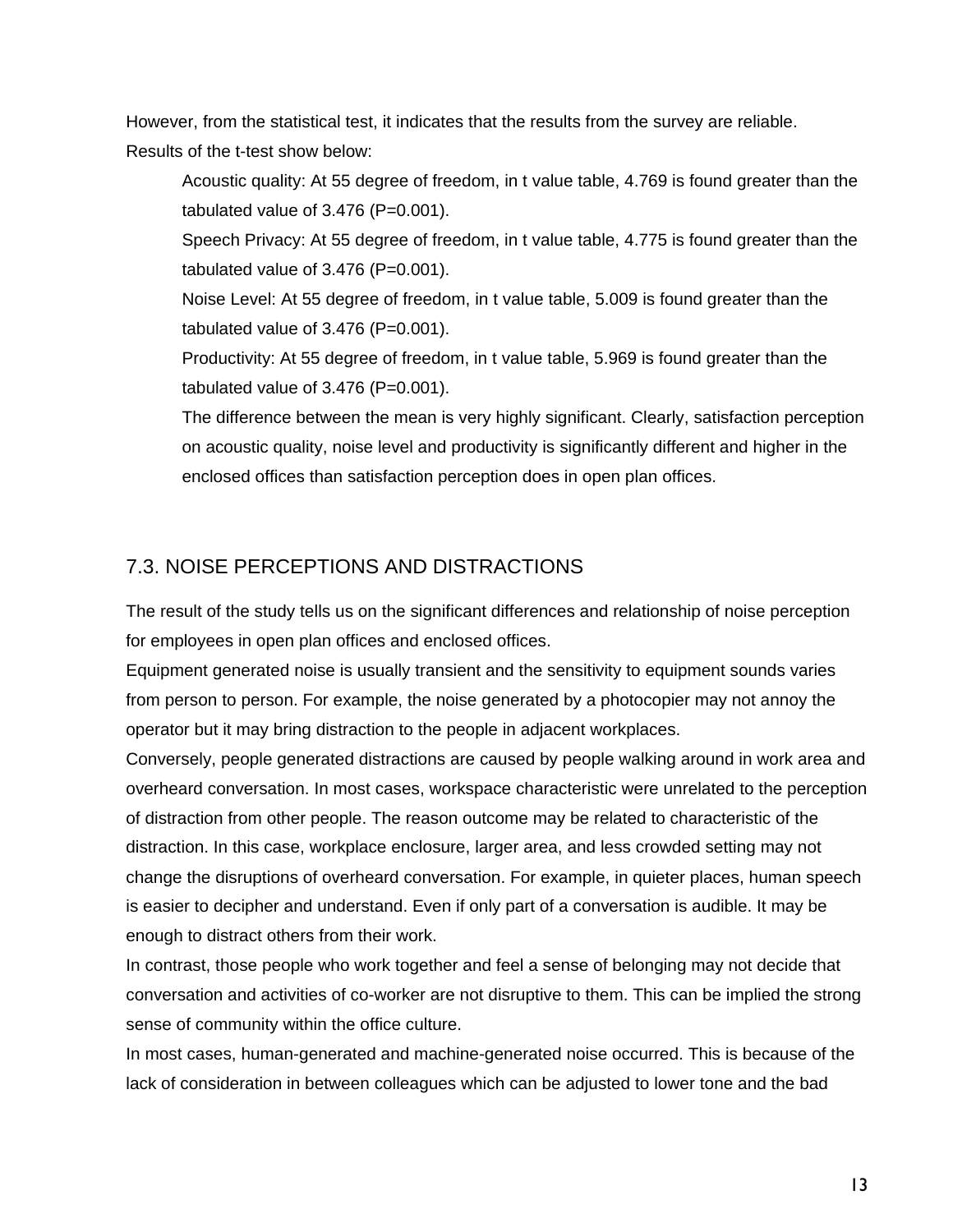conditions and physical attributes within the space, such as inappropriate materials application to the interiors setting and type of enclosure as well as space planning within the office. This may be the important reasons for the earlier satisfaction results on noise level and acoustic quality.

From the survey results, employee in more dense setting and those with less square footage in their workspace tended to complain more about bothersome of noises from the machine (copies/fax/printer) as compare to those in enclosed offices and shared private offices. This would indicate that changing the physical attributes of the environment and space enclosure, can possibly reduce noise distraction and increase productivity for employee.

## 7.4. WORKPLACE ENCLOSURE

The most important variable in an explanation of machined generated distraction is workplace enclosure. Employee in enclosed office experienced less distraction from machine than their colleagues in open offices. Workspace enclosure, wall and door do provide a barrier to the noise transmission and may alleviate some of distraction potential of equipment.

Statistically, it shows that satisfaction on acoustic quality decreases as the space becoming more open. This implies that, open office planning should be limited in size and the determination of 'amount of enclosure' needs to be carefully determined.

From the survey results, most responders think that chances of getting distraction are higher in open plan offices, and affecting their productivity. As a consequence, the company is to reserve the right to decide if the open plan systems should be adopted and how much it can be adopted in order to set freedom of noise distraction to the staffs.

## 8. RECOMMENDATIONS

If acoustic is the priority in a setting, a sensible recommendation would be providing more privacy in order to decrease noise distraction from equipment and machine noise as well as conversation. Since physical feature of the office environment is highly correlated to the predictive of privacy and distraction from the machines. Localize noise source into one area will help to avoid distraction. Machinery and equipment that is relatively noisy should be separated from the production area and workplace.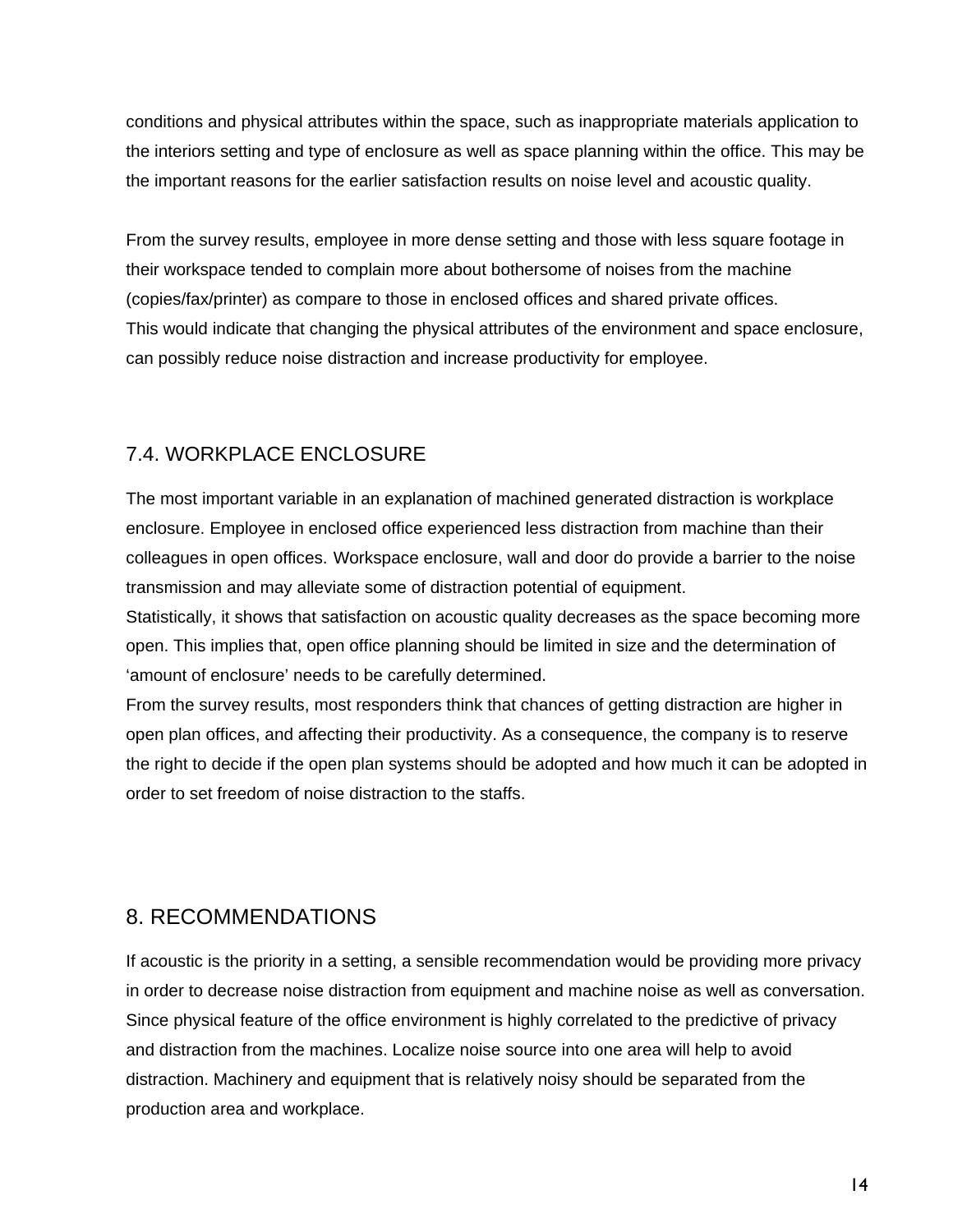This also refers to keep individual workspace as enclosed as possible, with the maximum possible partition height and proper sound insulation. This can minimize the sound transmission while giving visual privacy.

The acoustical design of an interior should provide for sound and vibration isolation between noisier and quieter areas of activity. Careful space planning, introduction of special quiet areas are also justified, and the use of sound-deadening finishes, white noise, and staff training, can all help (Marmot and Eley 2000).

It is believed that the increased noise level was attributed to the increased staffing density, use of low partitions, and little sound masking in the form of office landscape. Since sounds tend to break up over distances, increasing space between workspaces (decreasing density) also could lessen noise distraction.

## 9. CONCLUSIONS

Setting up additional workspace, lower density and more enclosure may be the preference but it may bring high cost on top of the high rental. Efforts should be made to reduce level of noise in the workplace to the lowest economically and technologically reasonable values. Although perception of noise level is only one of the many concerns in office design, the benefits of open plan which encourage informal exchange of ideas, are often jeopardized by noise and distraction. How to design an open office plan that has an acceptable level of speech privacy and perceived noise level with appropriate level of openness which also encourage productivity is somewhat the challenge for all designers and stakeholders to achieve in the near future.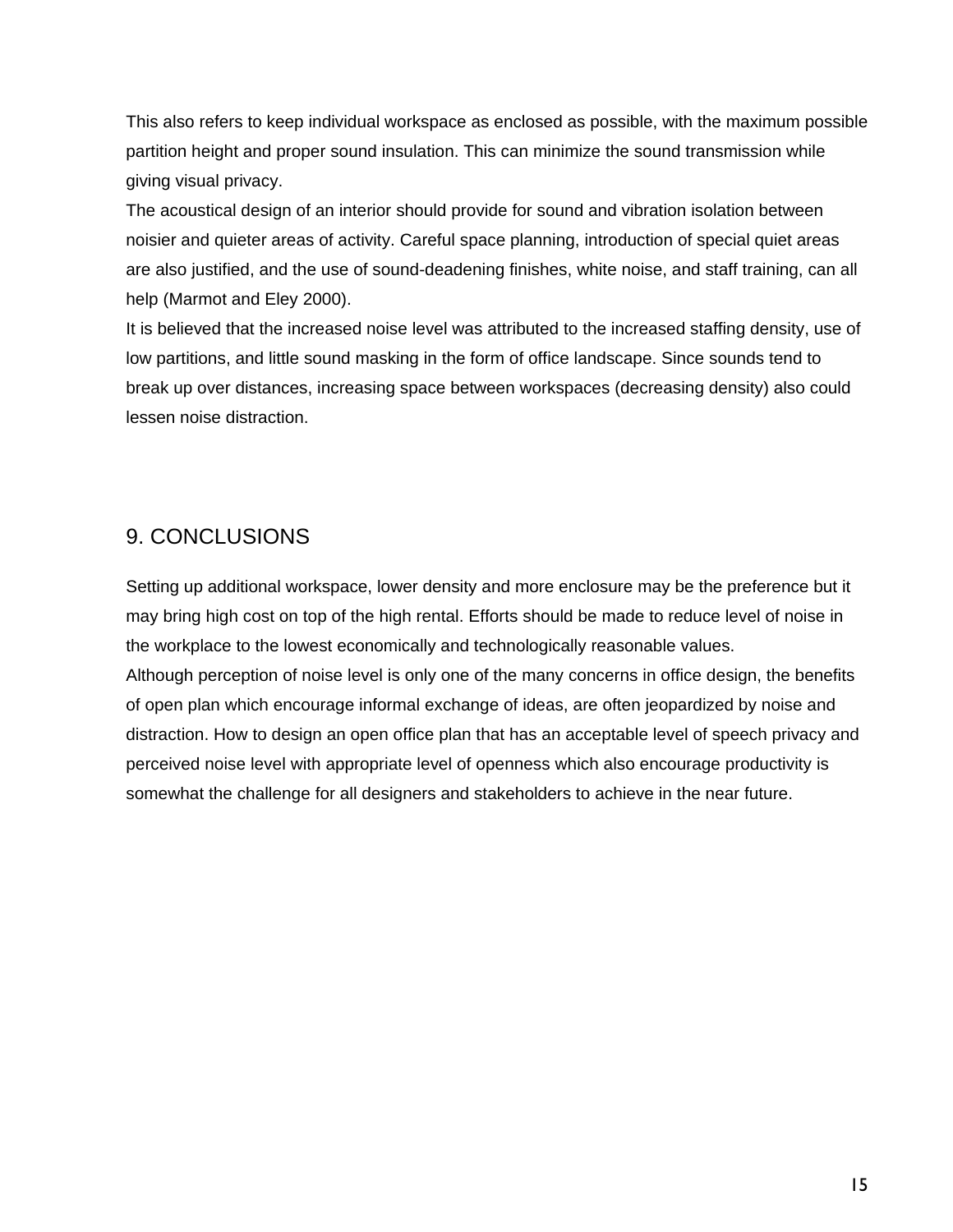### REFERENCES:

Building Department. (2007) Full Version of Monthly Digest for FCB, Building Department Link: http:// www.bd.gov.hk/english/documents/statistic/Md 200702e.pdf.

Cherow, E. (1991) Combating Noise in the '90s: a National Strategy for the United States, Rocksville, MD American Speech Hearing Association.

de Hollander AEM, van Kempen EEMM, Houthuijs DJM, van Kamp I, Hoogenveen RT, Staatsen BAM (2004) Environmental Noise: an approach for estimating health impacts at national and local level, Geneva, WHO (Environmental Burden of Disease series, in press).

EPA (1981) Noise Effects Handbook, A desk Reference to Health and Welfare Effects of Noise. EPA 550/9- 82-106, Washington DC, U.S: Environmental Protection Agency Office of Noise Abatement and Control.

Evans G. W. and Johnson D. (2000) Stress and Open –Office Noise, Journal of Applied Psychology, Vol. 85, 5, 779-783.

Gilleard, J. D. and Tam, S.N. (2002) Appropriate Workplace Strategy in Hong Kong, Facilities, Volume 3/4, 113-118.

HUD (1985) The Noise Guidebook. HUD-953-CPD. Washington, D.C: US Department of Housing and Urban Development.

Jensen, K. and Arens, E. (2005) Acoustical Quality in Office Workstations, as Assessed by Occupant Surveys, Center for Built Environment, University of California, Berkeley.

Lendrum, D. C., Steenland, K. and Barrientos, M.C. (2004) Occupational Noise, Environmental Burden of Disease Series, No.9.

Marmot, A and Eley, J. (2000) Office Space Planning- Designing for Tomorrow Workplace, McGraw-Hill, 132-135

Namecek, J. and Grandjean, E. (1973) Results of an Ergonomic Investigation of Large Space Offices, Human Factors 15, Feb, 114-24.

Parkin, P.H., Humphreys, H.R. and Cowell, J.R. (1979) Acoustic, Noise and Buildings, Faber. 197-198.

Passhier, V. W. (1993) Noise and Health, The Hague, Health Council of the Netherlands (Publication No. a93/02E)

Salter C., Powell K., Begault, D. and Alavarado R. (2003) Case Studies of a Method for Predicting Speech Privacy in the Contemporary Workplace, Center for the Built Environment, UC Berkeley.

Sundstrom E., Town J.P., Rice R.W., Osborn D.P. and Brill M. (1994) Office Noise, Satisfaction and Performance, Environment and Behavior, Vol. 26, No. 2, 195-222.

Tam, P.Y. (2000) A comprehensive Review of Noise Policy in Hong Kong, Civic Exchange. http://www.civic-exchange.org/